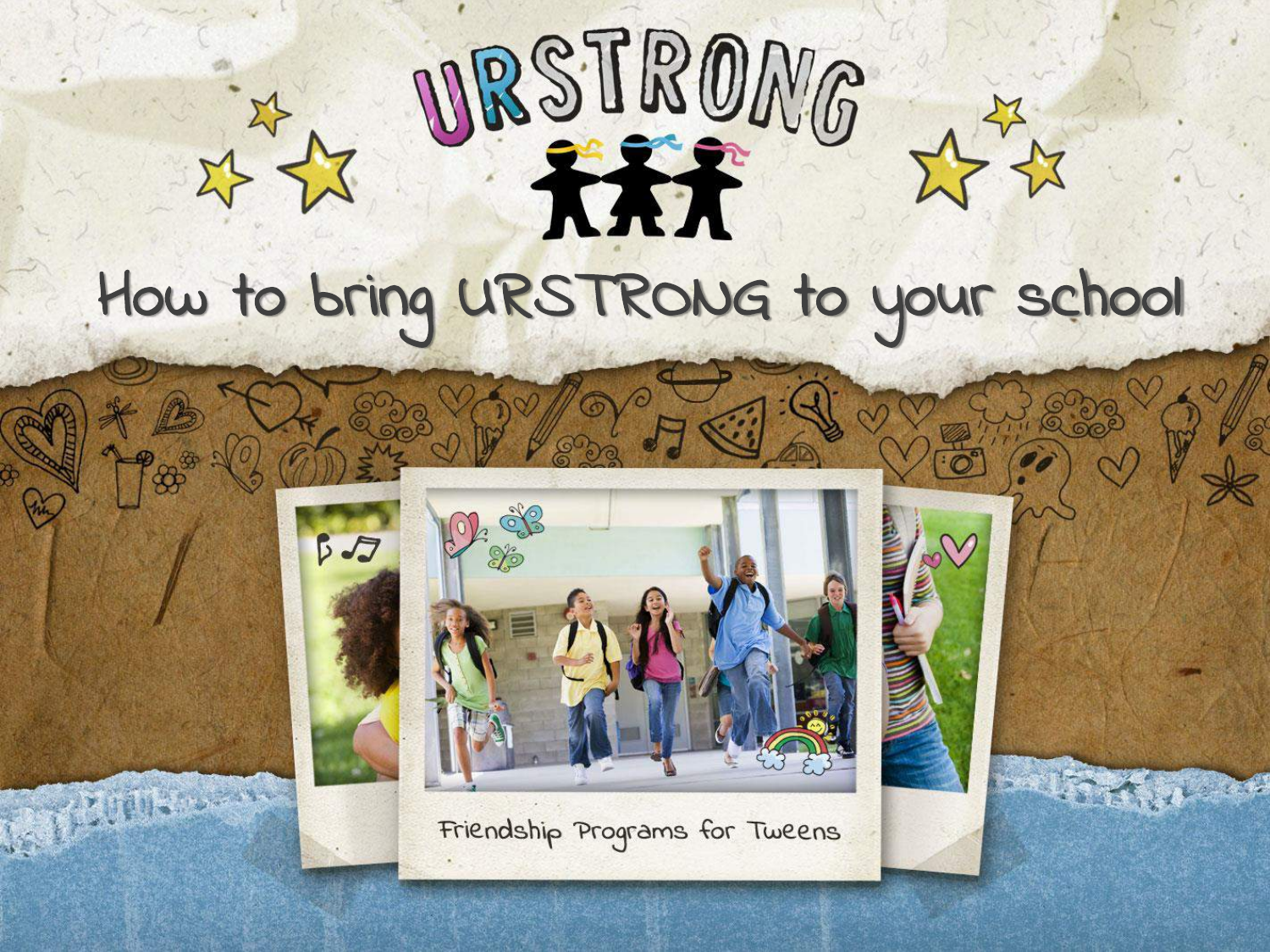## What is URSTRONG?

*B* A skills-based social-emotional development program

 $\triangle$  **Empowers children with skills and language to be better** friends and develop healthier relationships

*B* Provides parents and teachers with the language and skills to better support their kids

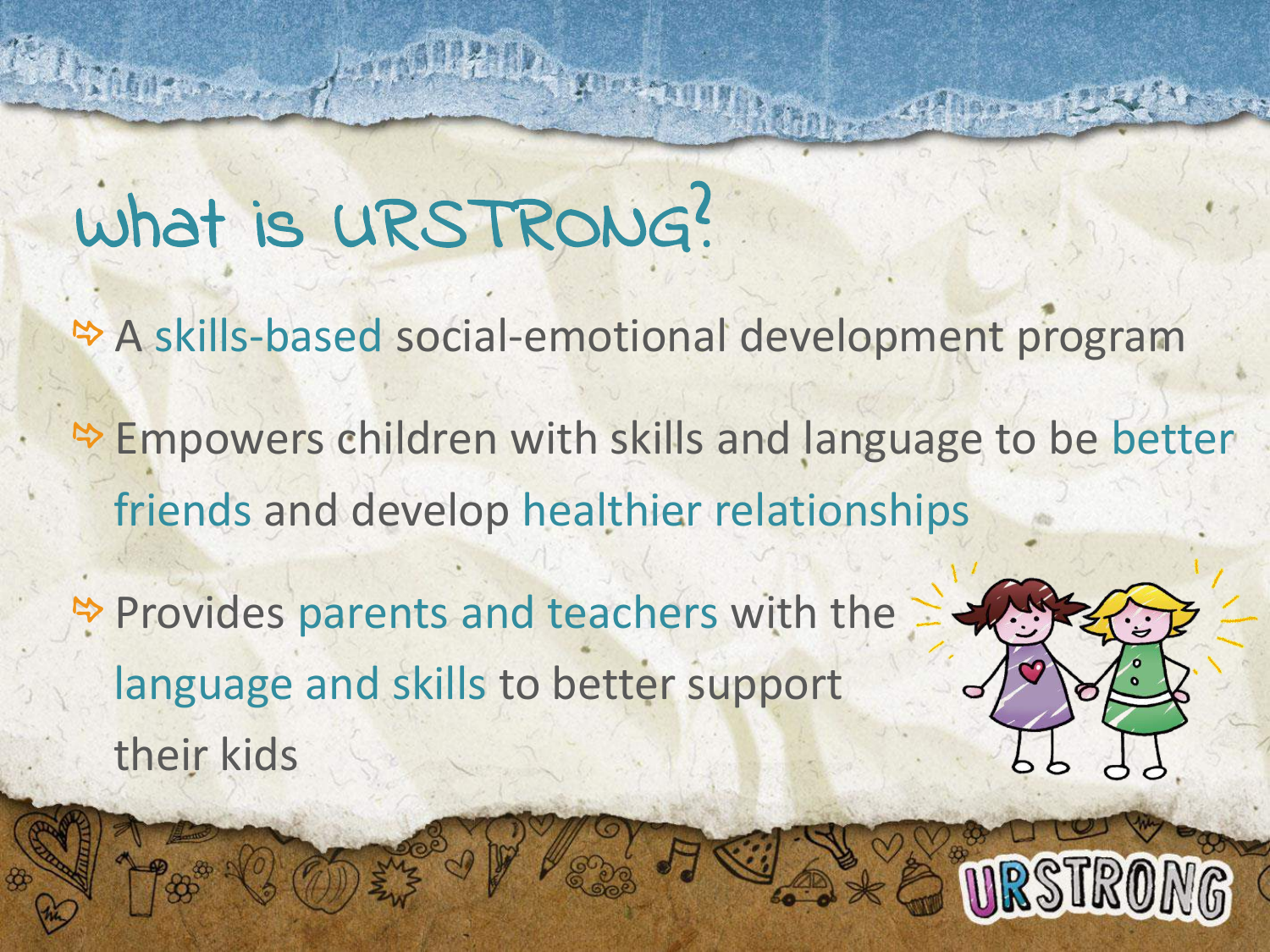# Why is it important?

 $\rightarrow$  Our research shows that children with healthy friendships perform better academically, have higher self-esteem; get involved in more leadership roles, and make smarter decisions in future relationships.

**B** URSTRONG has improved the social climate in hundreds of schools around the world and worked with over 50,000 students, parents and teachers.

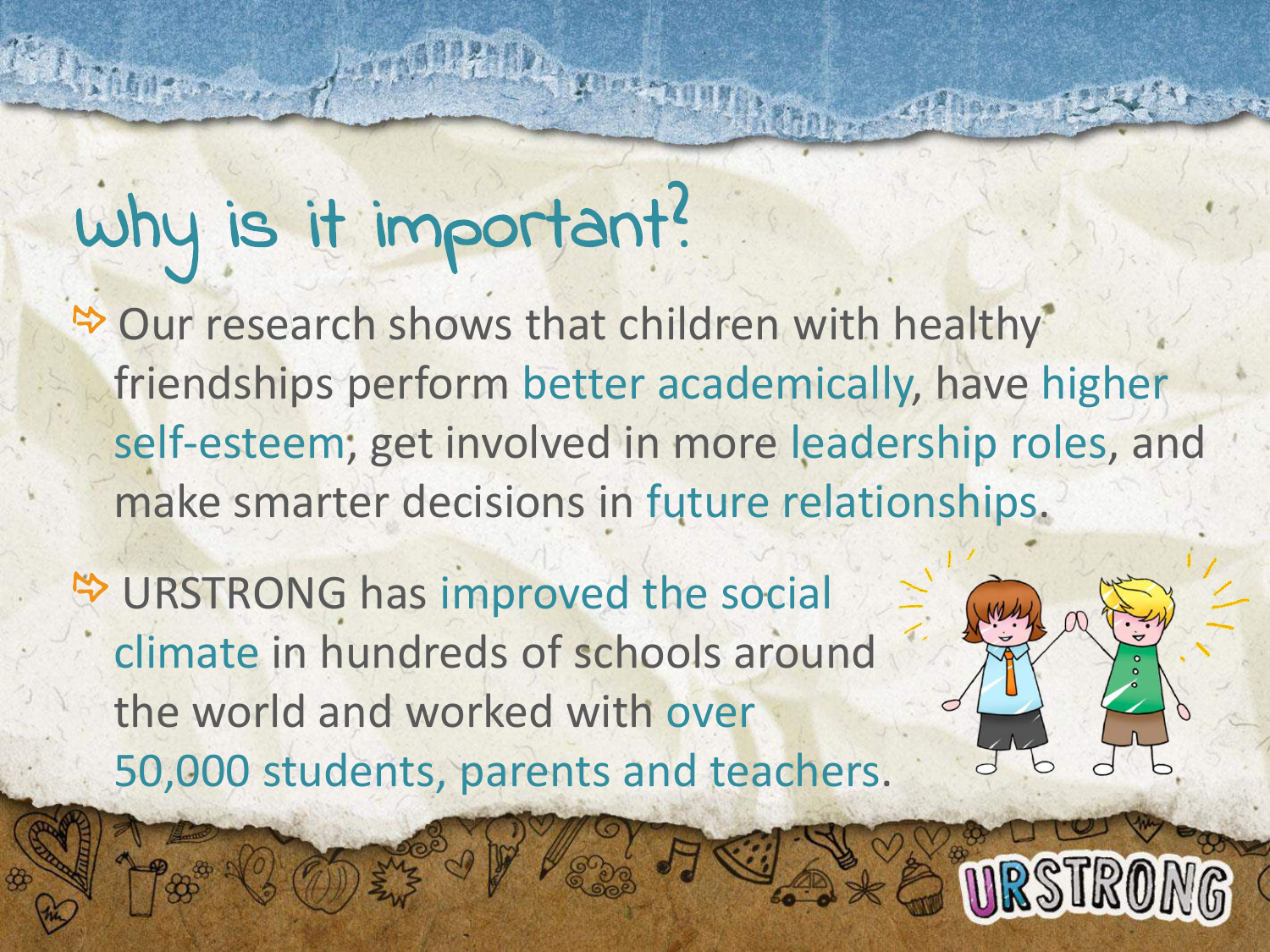# Why does it work?

- *B* URSTRONG uses kids' language for kids' problems ensuring a high rate of knowledge retention
- $\triangle$  **Skills-based programming to ensure students learn** practical, kid-friendly concepts, language and skills reinforced through role-playing
- $\rightarrow$  **98.9% of workshop participants have rated the** experience Awesome (77.2%) or Good (21.7%)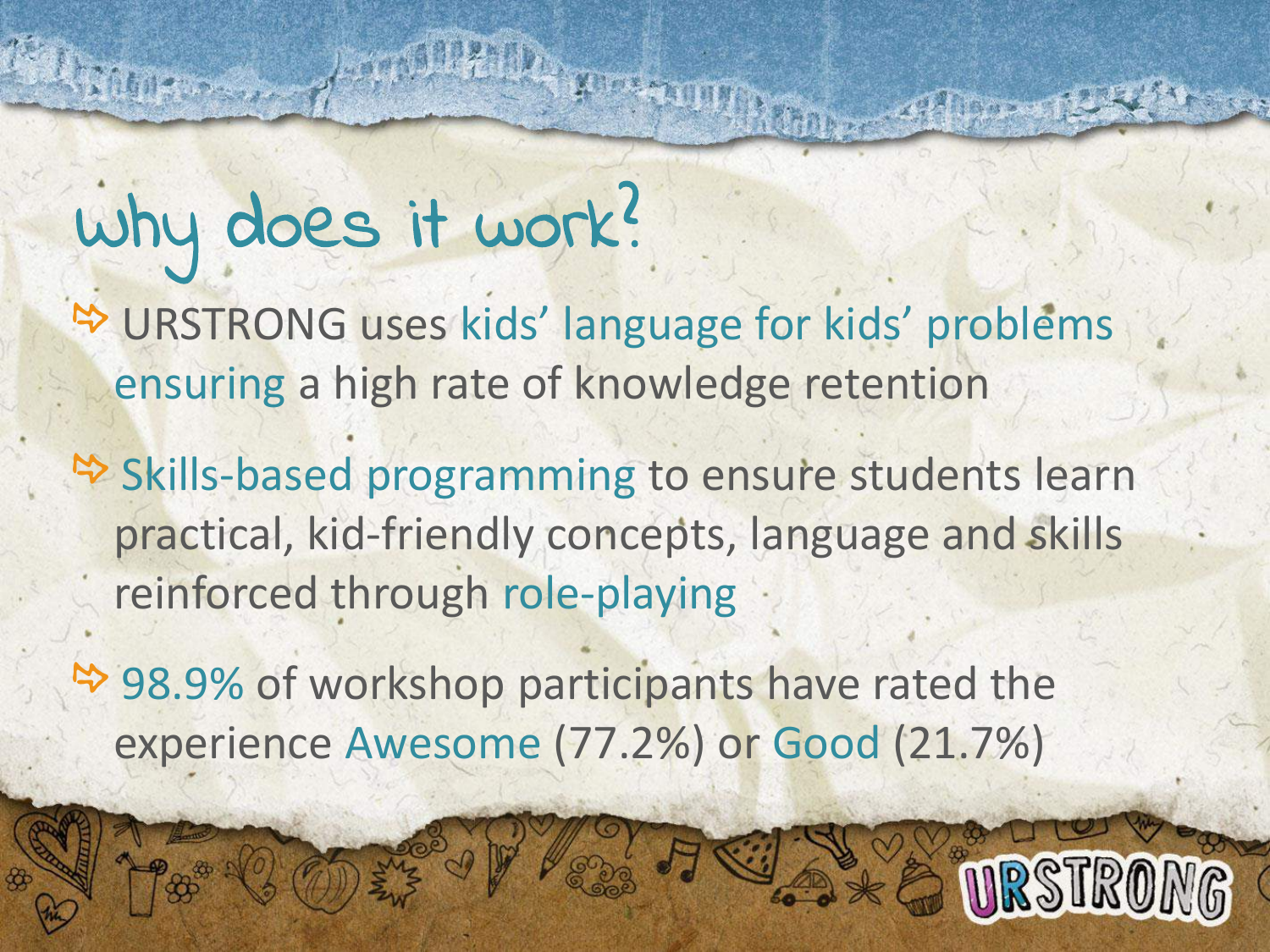# What does URSTRONG teach?

 $\triangle$  Students learn how to put a voice to their feelings, what's normal in a friendship, the difference between healthy and unhealthy friendships, and how to put out Friendship Fires®.

 $\rightarrow$  **Students also learn the difference between** normal conflict (i.e. Friendship Fires) and mean-on-purpose behavior (e.g. bullying).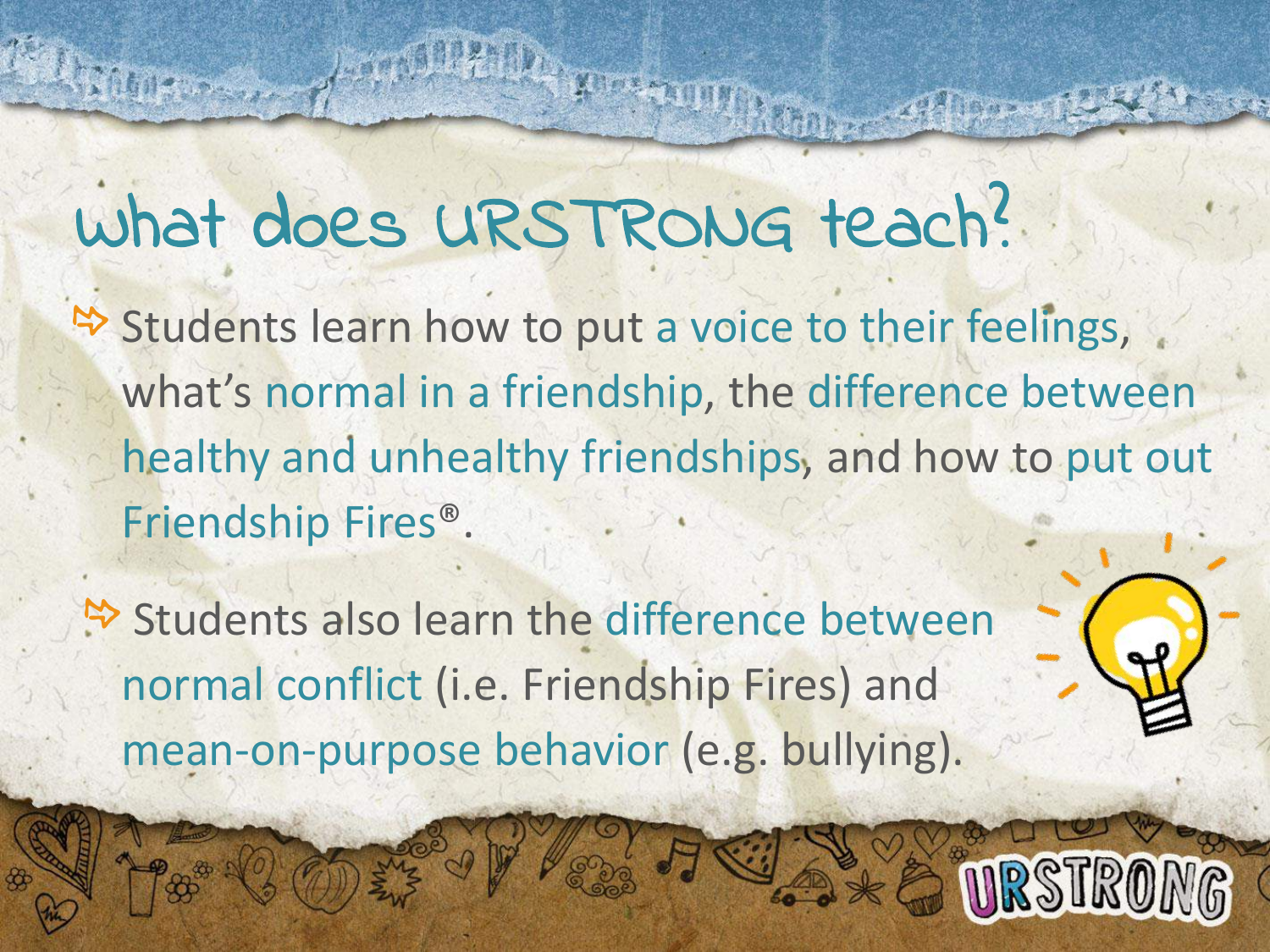## what are the core concepts?

- $\triangle$  **The 4 Friendship Facts (helping them understand** what's normal in a friendship)
- $\rightarrow$  **The Friend-o-meter (a visual tool that helps them** understand the difference between healthy and unhealthy friendships)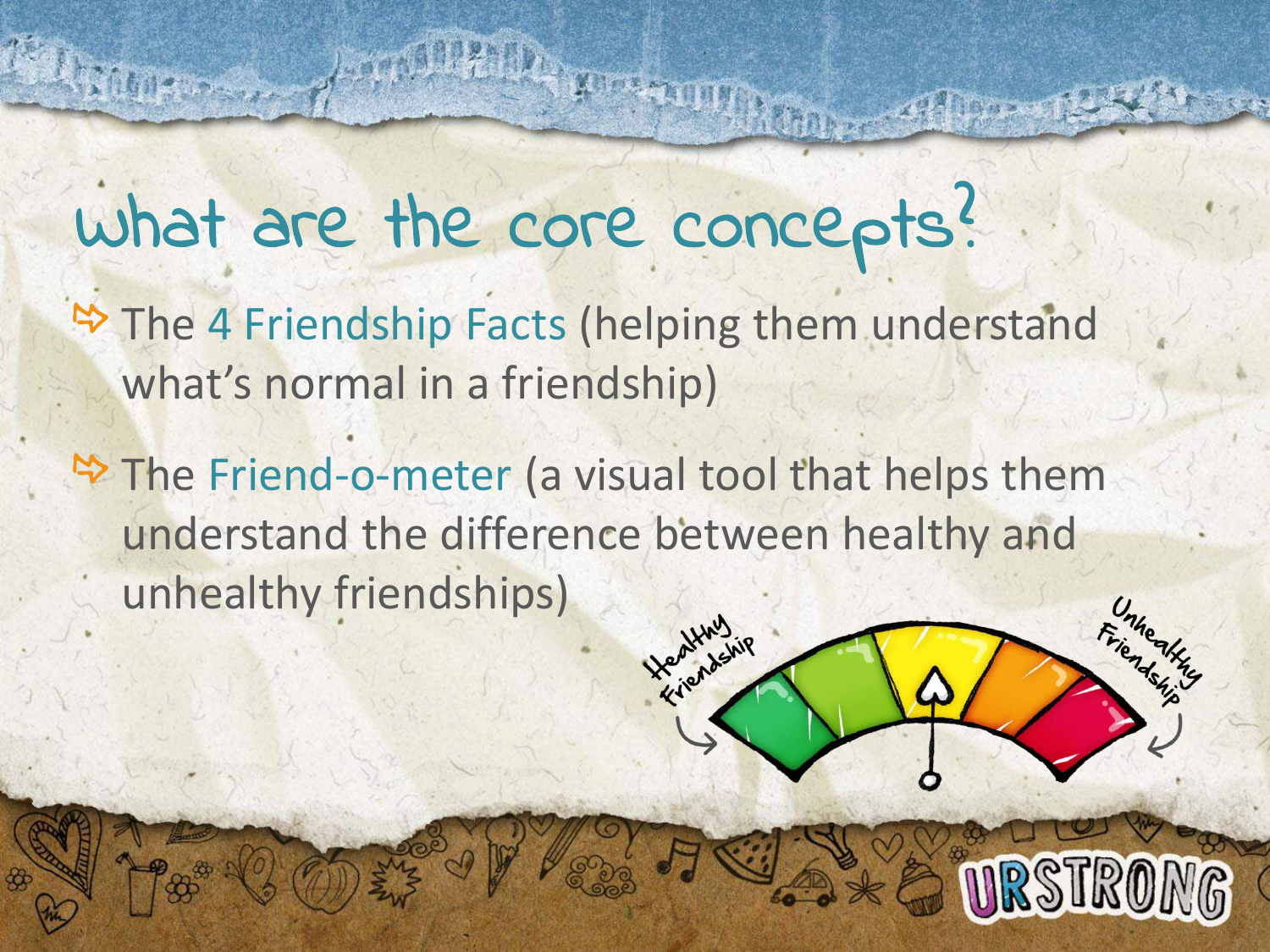## what are the core concepts?

- *B* The Friend-o-cycle (the normal cycle of a healthy friendship)
- $\triangle$  **Steps for putting out a Friendship Fires<sup>®</sup> (through an** open, honest conversation)'
- <sup> $\rightarrow$ </sup> Quick Comebacks for combating mean-on-purpose behavior (a short statement said like a ninja)

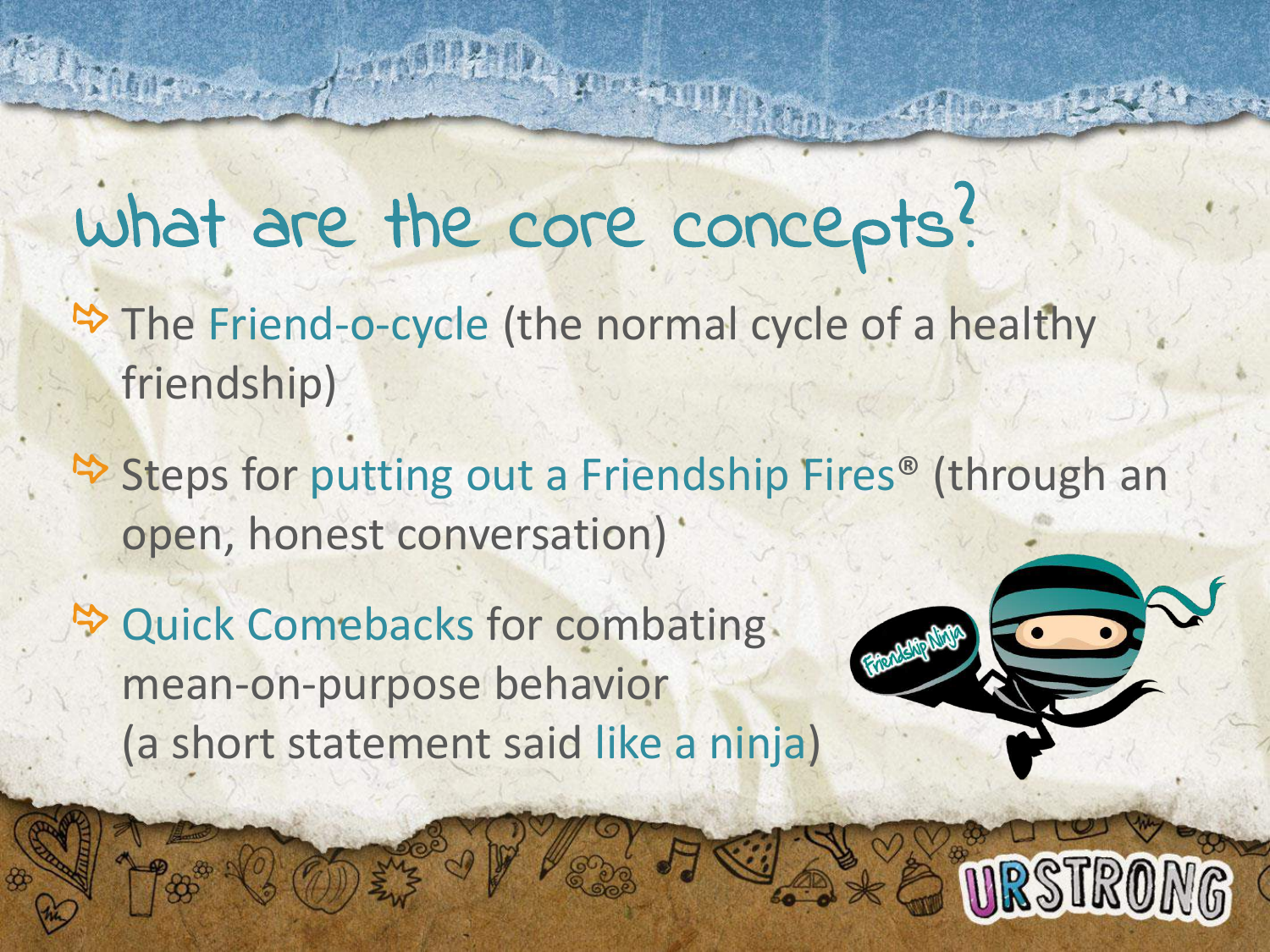### How do we bring URSTRONG to our school?

Language of Friendship workshops: parent-child workshops for students in Years 1 to 6 delivered by a Licenced URSTRONG Presenter

Day of Friendship: in-school workshops for students in Years 1 to 6 delivered by a Licenced URSTRONG Presenter

Friendology 101: in-school curriculum for students in Years 1 to 6 delivered by teachers or Licenced URSTRONG Presenter

**DR STRAME**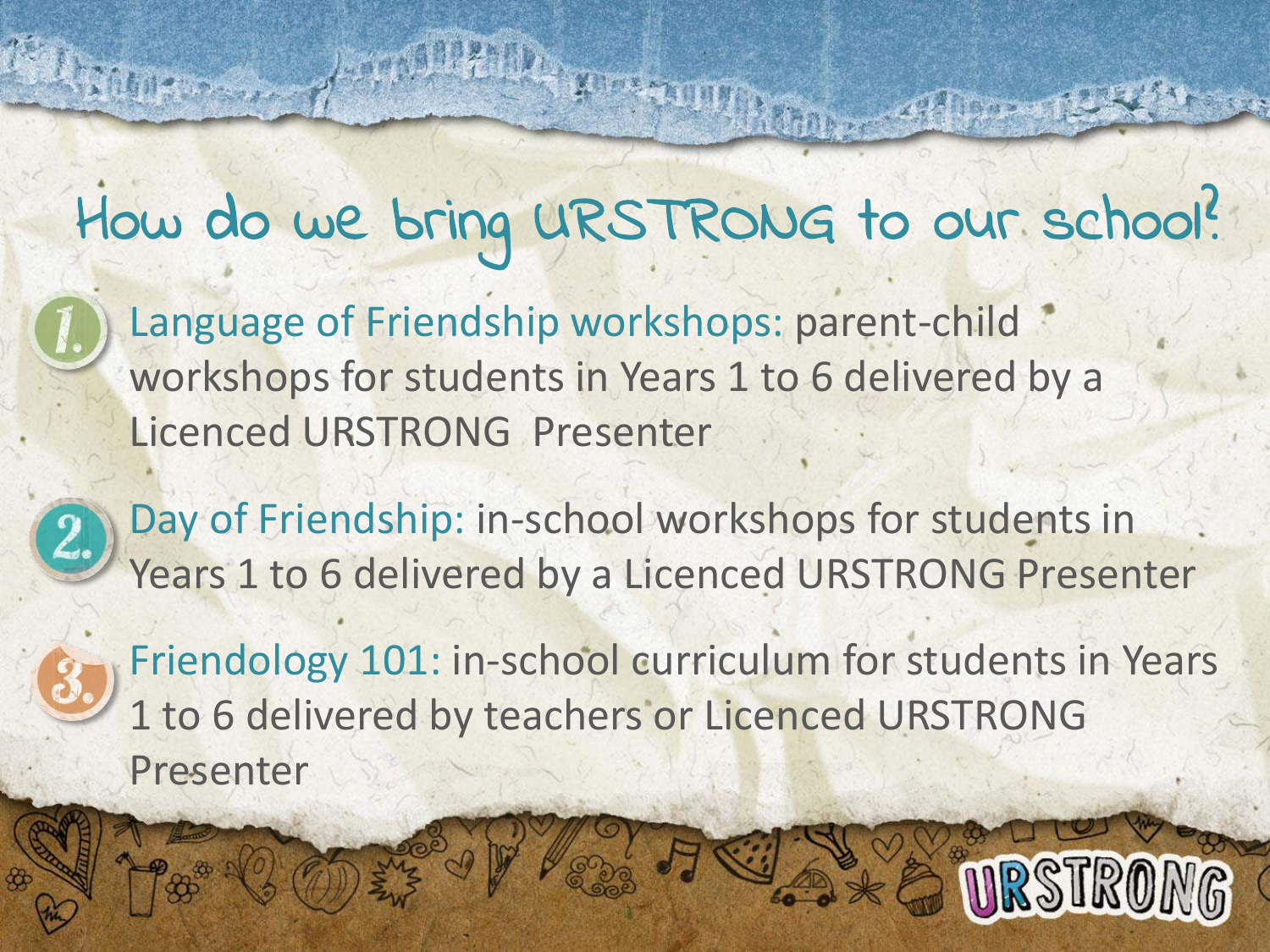# Language of Friendship

#### Language of Friendship

workshops are usually hosted in the evening in a school gym or auditorium

**B** A common first-step to engage URSTRONG as schools provide the venue while parents are responsible for registering and paying for the event

#### DOCCCCCCCCCC

"Your workshop has sparked some great conversations and given my child and I more language to discuss friendships and relationships."

Parent (Edmonton, Canada)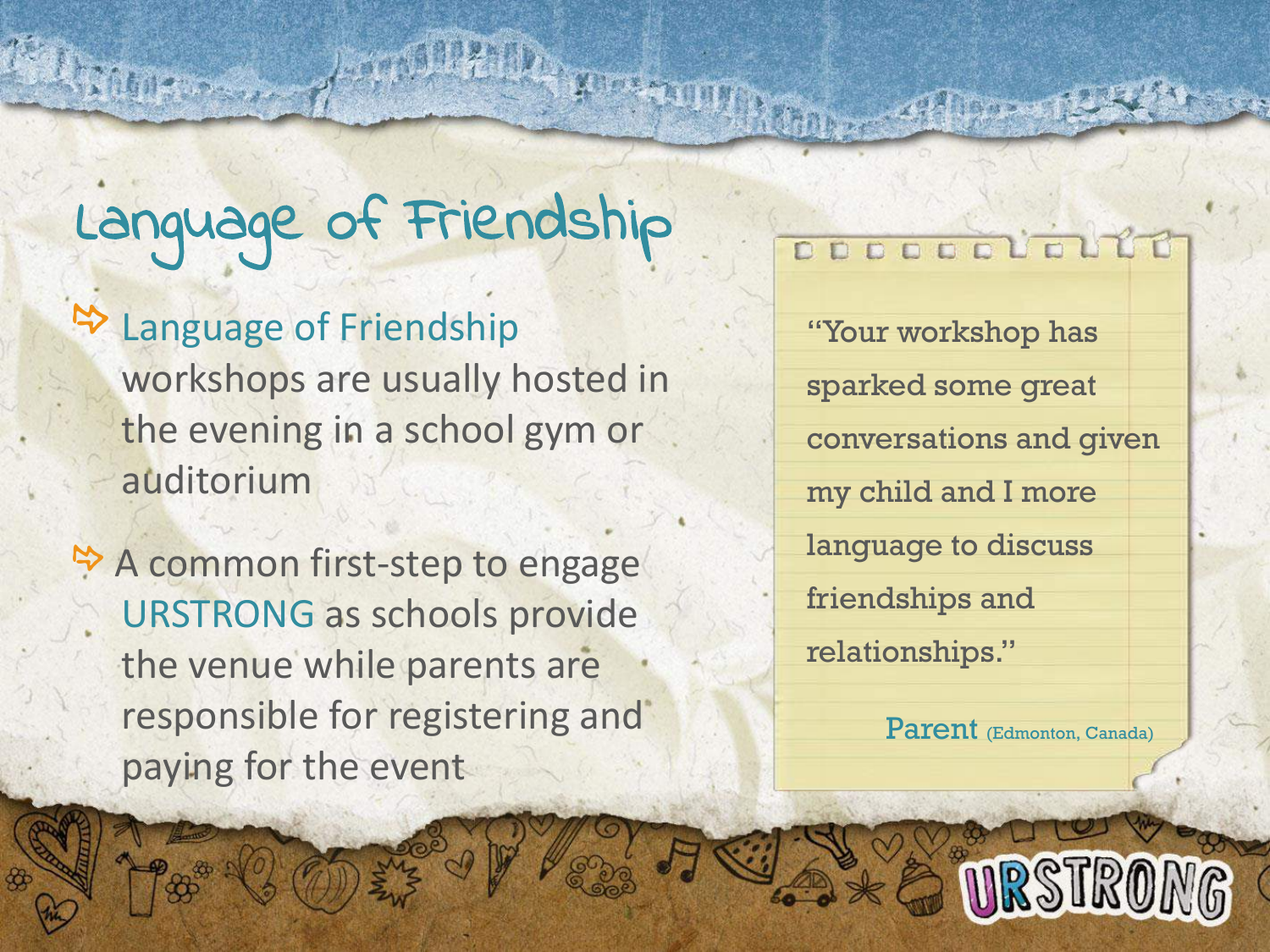# Language of Friendship

**B** Schools or parent councils often subsidize the event to reduce the ticket price for families

**B** Teachers are invited to attend at no cost to ensure they can better support their students at school

#### DOCOGLOUGHT

"Amazing that such a short seminar can have such a profound affect. I'm sure my child will be using her new skills at school this week and now feels equipped to deal with anything!"

Parent (Perth, Australia)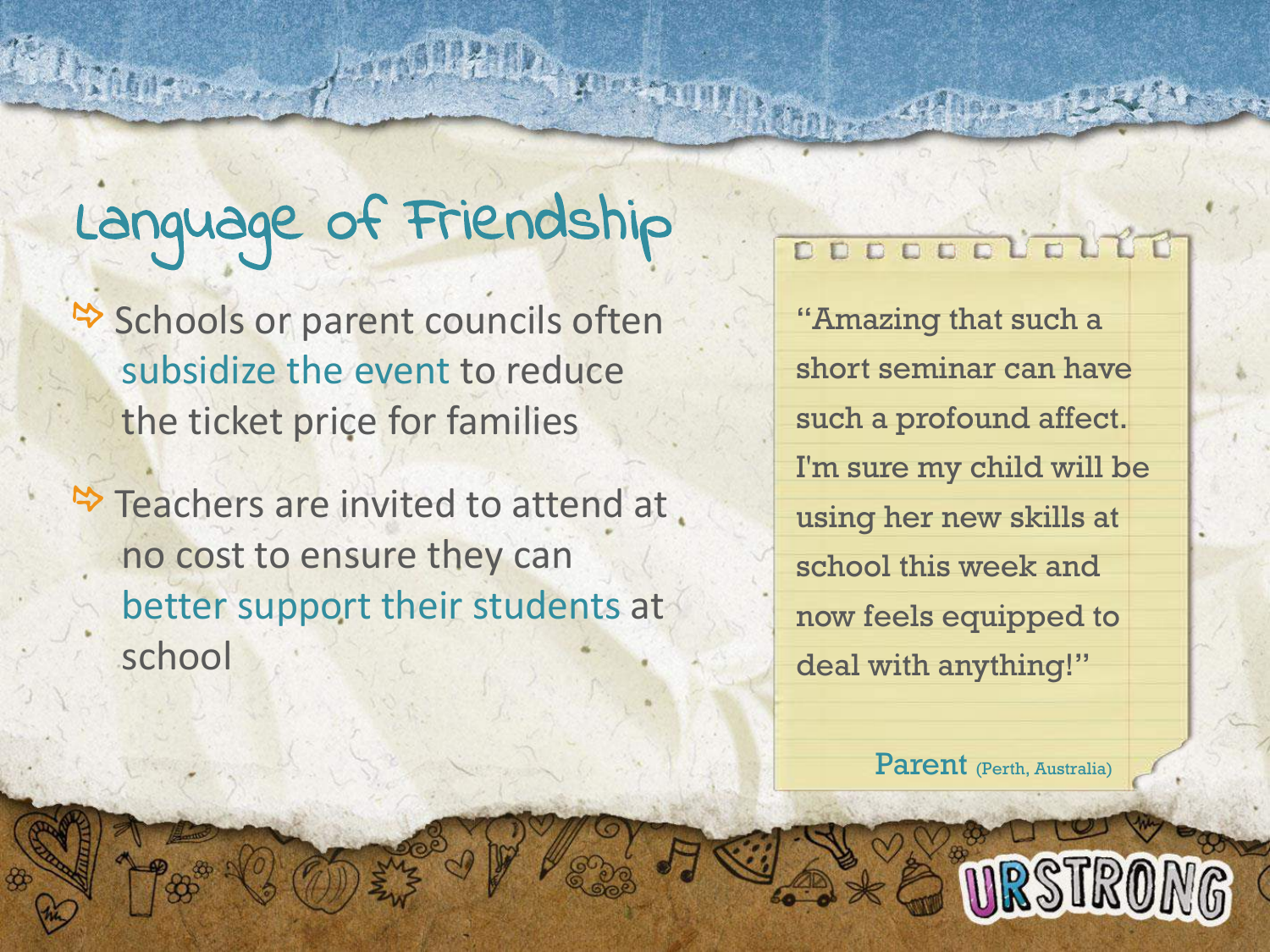# Language of Friendship

**B** Language of Friendship Junior: a 90 minute parent-child workshop for students in Years 1 and 2 at a cost of \$27.50 per participant

**B** Language of Friendship: a 2 hour parent-child workshop for students in Years 3 to 6 at a cost of \$33 per participant

#### DECECLOLLE

"URSTRONG has helped me to stand up for myself, to feel confident about who I am, and the 4 Friendship Facts are words that I'll never forget!"

Student (Calgary, Canada)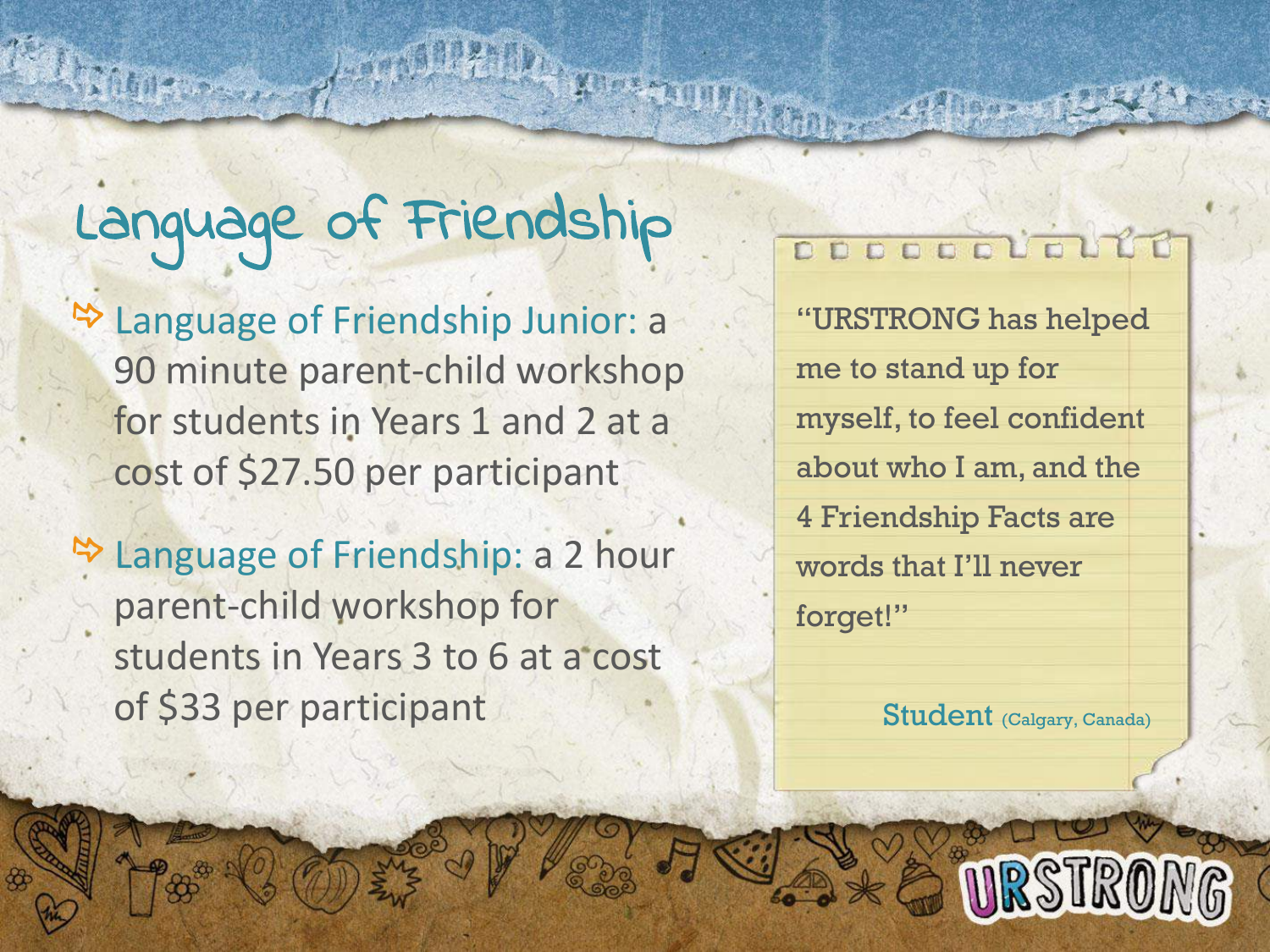# Language of Friendship workshops

**B** After confirming a date and venue, URSTRONG creates an on-line event and provides organizers with a poster and material to help promote the event

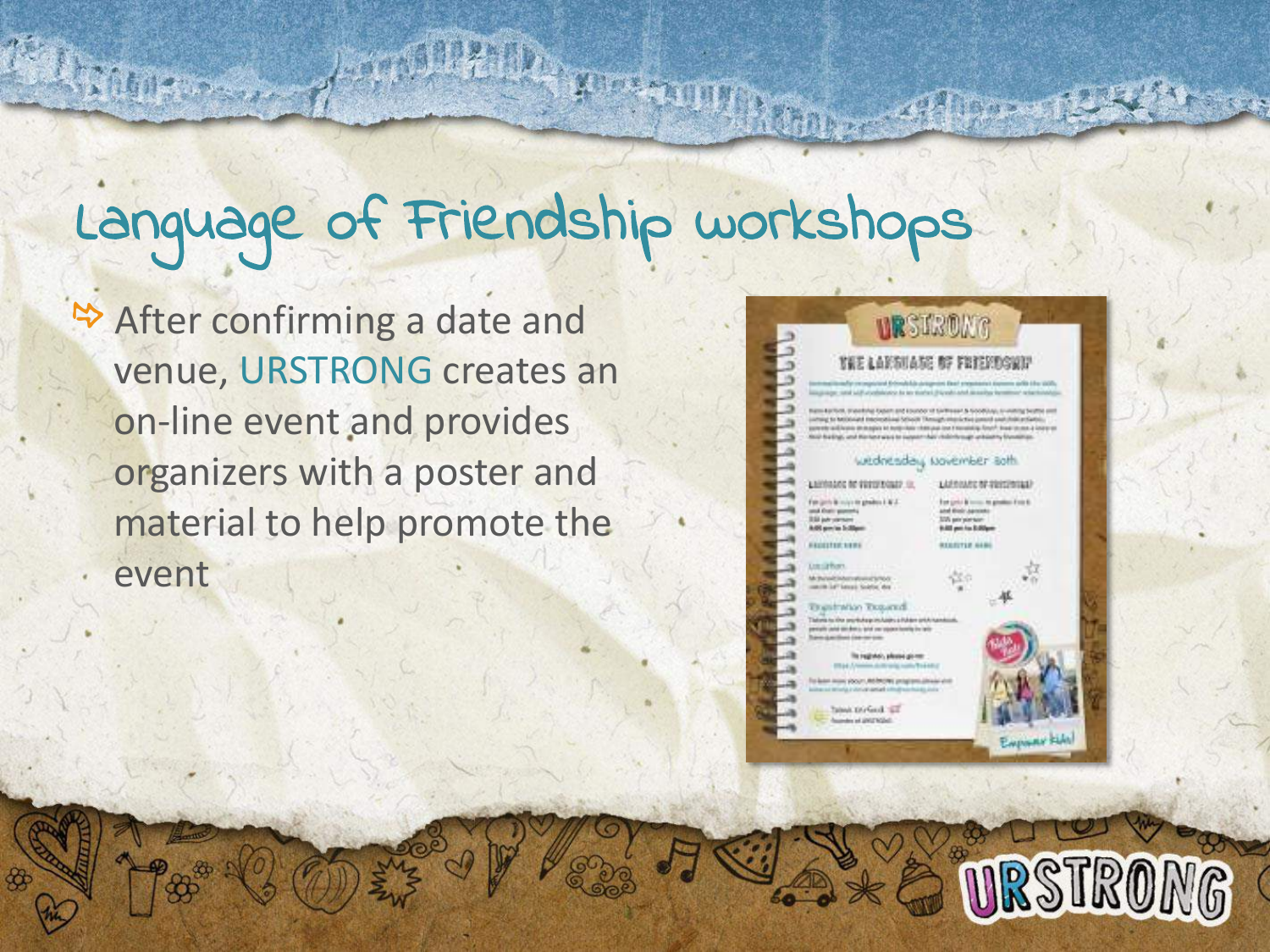### Day of Friendship

- **B** The Day of Friendship is an in-school set of workshops including: LY Fuzzies & Friends: a 1 hour workshop for students in Years 1 & 2 LY Heart of Friendship: a 2 hour workshop for students Years 3 & 4 LY Friendship Fires: a 2 hour workshop for students in Years 5 & 6
- **B** Schools can choose to be involved in our research study to receive a custom URSTRONG Impact Report
- **B** Schools can choose just one workshop or the full-day event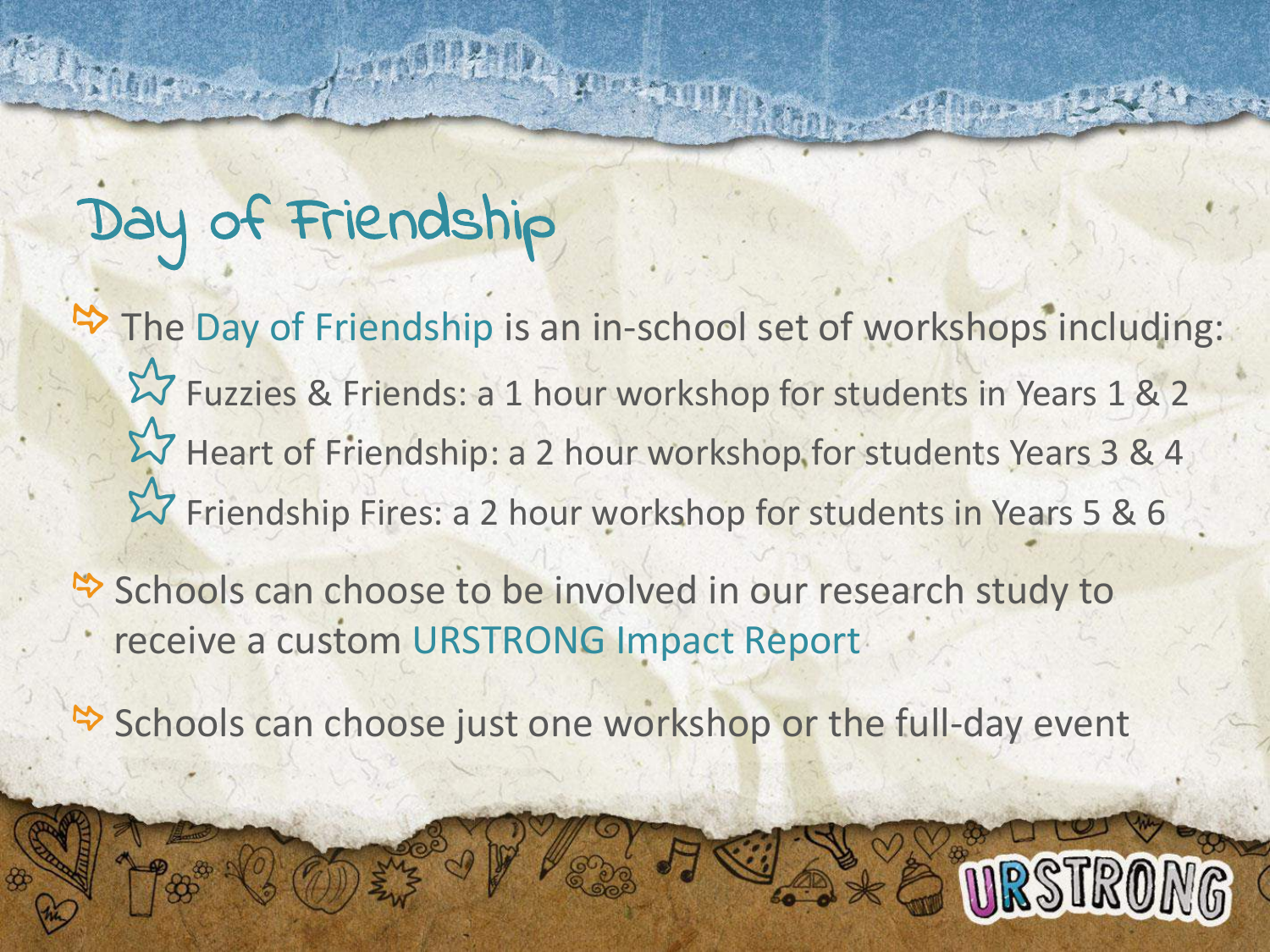### Day of Friendship

**B** Schools or parent councils most often fully subsidize the event

 $\rightarrow$  **Students are provided with** folders, handouts, stickers and pencils while the school receives classroom posters to reinforce key concepts and skills

#### DOCCOCLOUGH

"We have been thrilled with the impact this program has made on the students, teachers, and parents at our school. Students have come away learning how to stand up for themselves, as well as having worked to build their social awareness and their capacity for empathy and tolerance."

Principal (Toronto, Canada)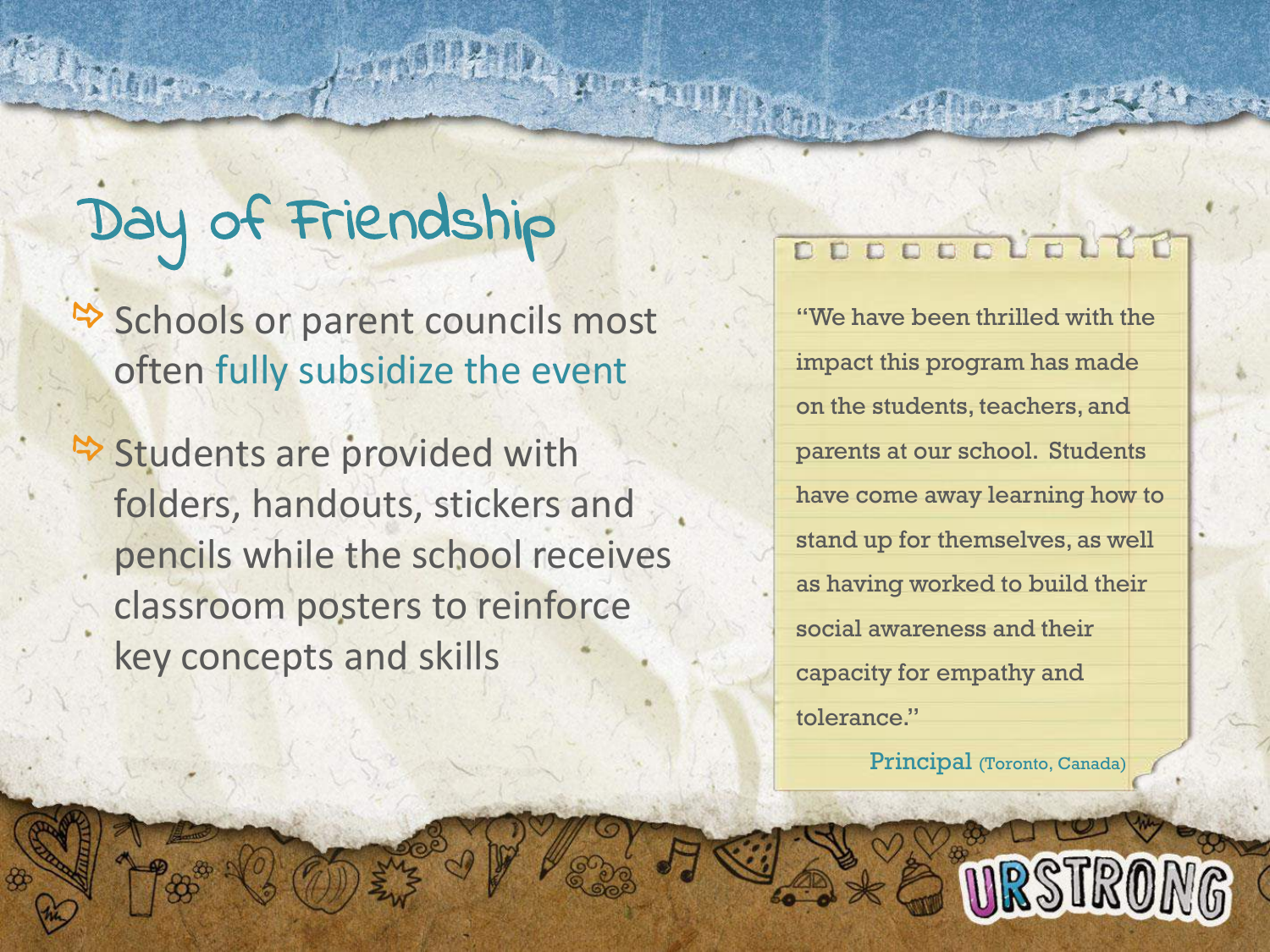### Day of Friendship

**B** Pricing is \$27.50 per student in 1 hour workshops and \$38.50 per student in 2 hour workshops

**B** Group discount pricing is available to schools with over 100 students participating

#### pppppiolid

"I truly appreciate the importance of teaching these very important lessons to all youth. Your work is foundational to develop respectful and confident individuals, well prepared for the challenging world in which we live. "

Teacher (Calgary, Canada)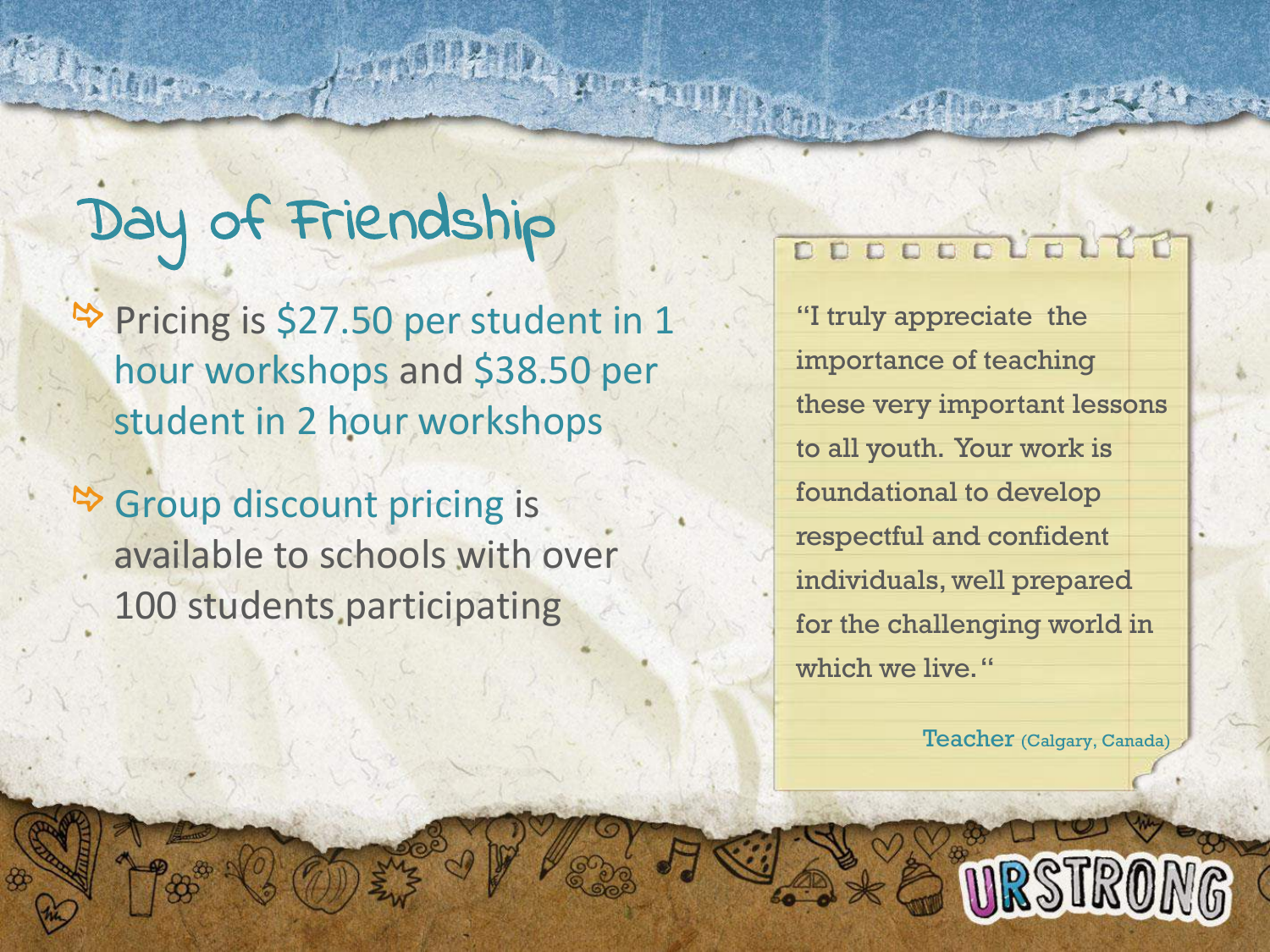## Friendology 101

 $\triangleright$  Friendology 101 is URSTRONG's in-school curriculum and it is available for a school to purchase

 $\triangleright$  **Friendology 101 is an 8 session program for students in Years 3** to 6 and is most often integrated into a school's health and wellness curriculum or as an after-school or lunch club

**B** Friendology 101 Junior is a 4 session program for students in Years 1 and 2

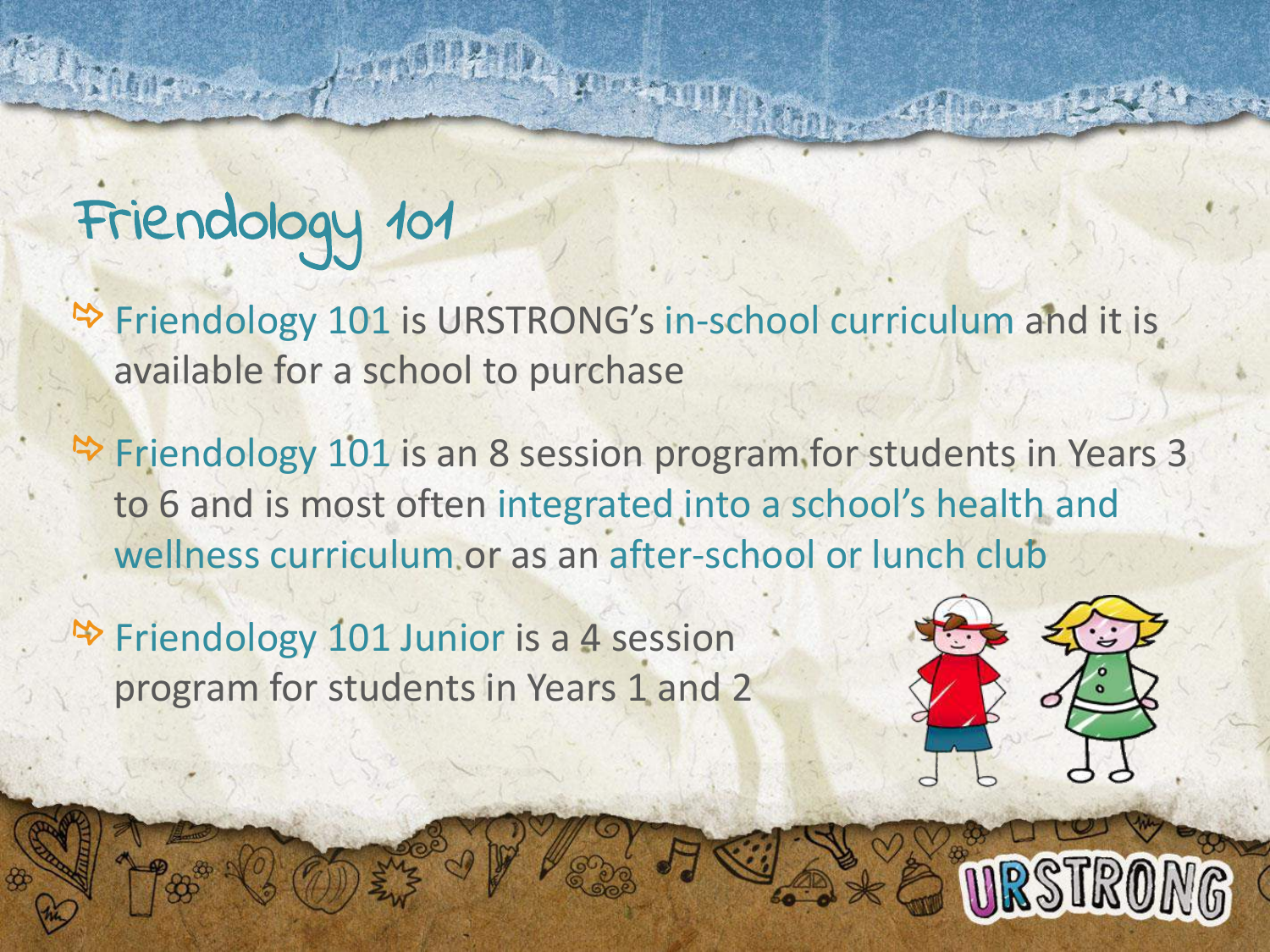## Friendology 101

 $\rightarrow$  **Friendology 101 can be delivered by** educators within your school or by a Licenced URSTRONG Presenter

 $\rightarrow$  **URSTRONG offers regular** Friendology 101 training to educators via our Friendology 101 Summit model which includes a fullday of professional development on the curriculum

#### ppppppiplit

"Year after year, my students have absolutely LOVED attending our URSTRONG workshops. Friendology 101 has given my students the tools, confidence, and ability to solve problems and effectively communicate with their peers. They are definitely life-long skills that every child should use, and a curriculum that every school should have!"

Teacher (Los Angeles, USA)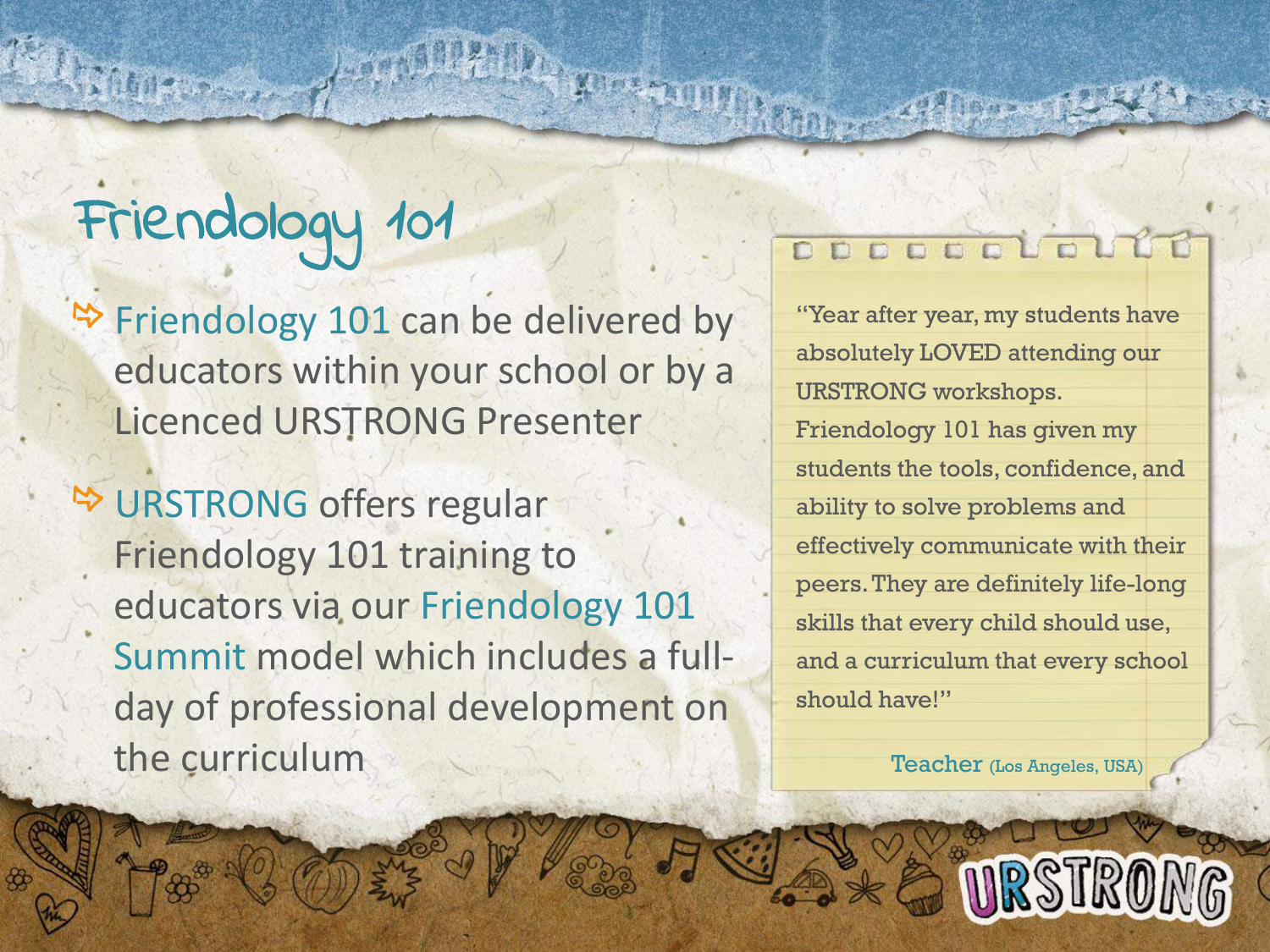# Friendology 101

 $\div$  **Friendology 101 is \$995 for a** school license and further discounts are available to schools that combine Friendology 101 with workshop bookings



URSTRONG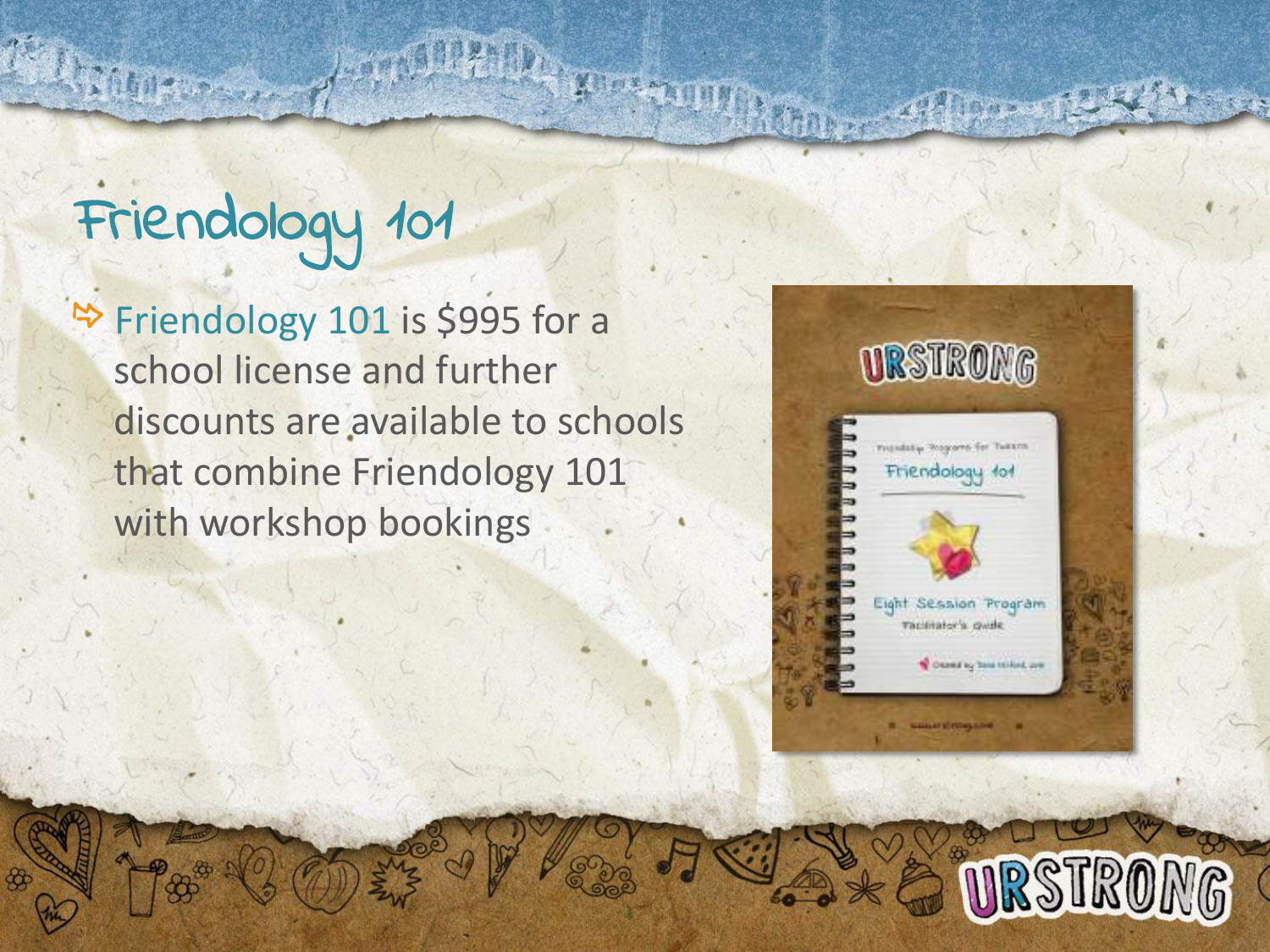### what are the next steps?

- Decide on the best options for your school and ensure the support of your school's administration
- Compile any remaining questions and contact URSTRONG
	- Work with URSTRONG to finalize details and review the draft quote and event poster
		- After confirming the event, work with URSTRONG to ensure the program is a tremendous success